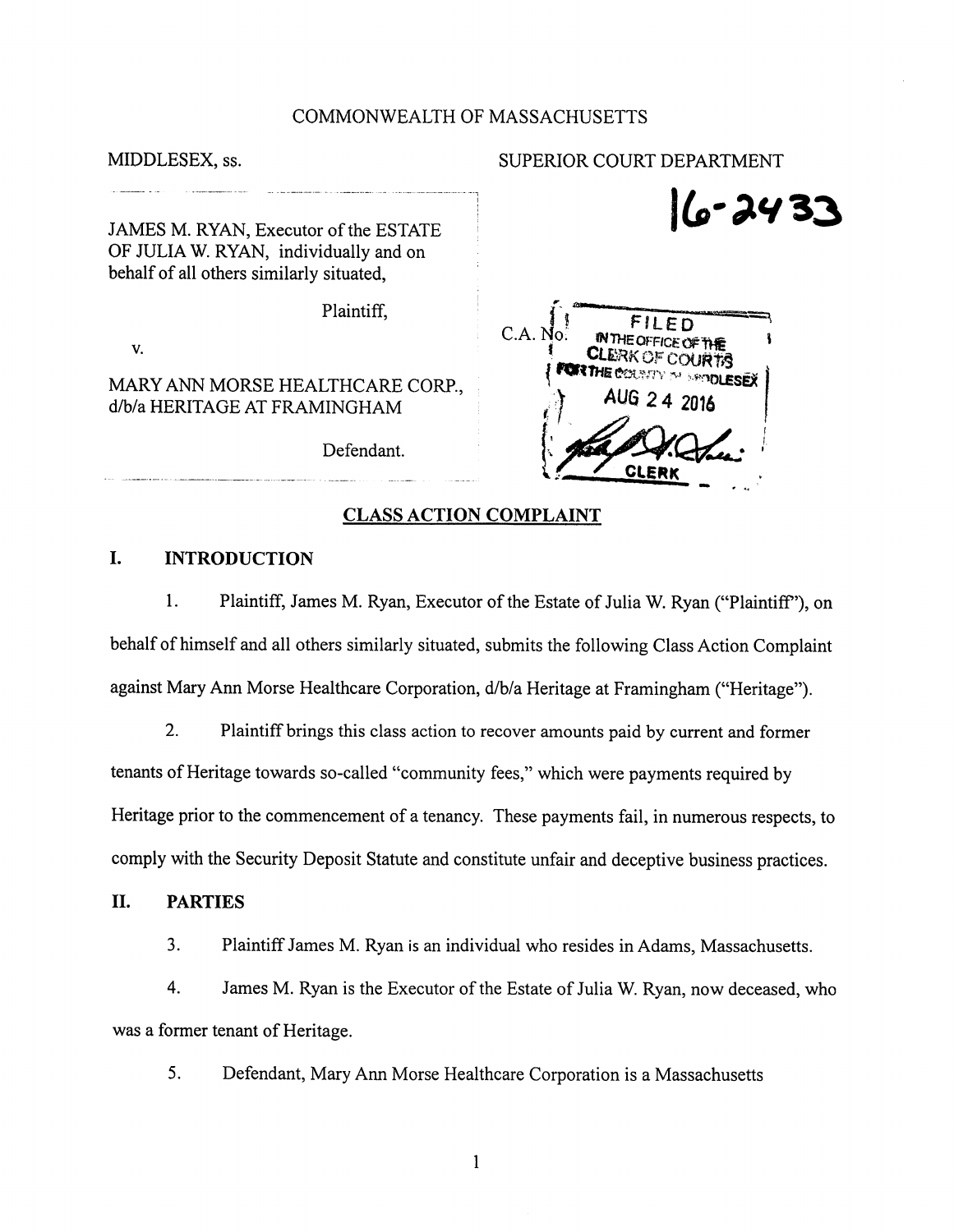corporation, with its principal place of business at 747 Water Street, Framingham, Middlesex County, Massachusetts.

6. Defendants were the lessors of residential real property to Plaintiff, Julia W. Ryan, and other members of the putative class.

III. FACTS

7. In 2013, the Plaintiff entered into a lease agreement with Heritage for the apartment located at 747 Water Street, Unit 150, Framingham, Massachusetts (the "Premises")-

8. Heritage charged the Plaintiff rent in the amount of \$4,000.00 per month.

9. Heritage required payment of the first month's rent prior to the commencement of the tenancy. In addition. Heritage required payment of last month's rent in the amount of \$4,000.00 plus a "community fee" in the amount of \$2,800.00.

10. The "community fee" paid by the Plaintiff was not held in an interest-bearing account for the benefit of the Plaintiff and was non-refundable at the end of the tenancy.

11. The "community fee" was not used as first month's rent.

12. The "community fee" was not designated as last month's rent.

13. The "community fee" was not used to purchase and install a key and lock.

14. The "community fee" otherwise failed to comply with the Security Deposit Statute. See G. L. c. 186, § 15B.

15. Heritage assessed a "community fee" to all tenants in the putative class.

### IV. CLASS ALLEGATIONS

16. The conduct complained of herein – namely, the payment of a "community fee" at the inception of a lease to reside in an apartment owned by Heritage – affected numerous other Massachusetts consumers and tenants.

 $\overline{2}$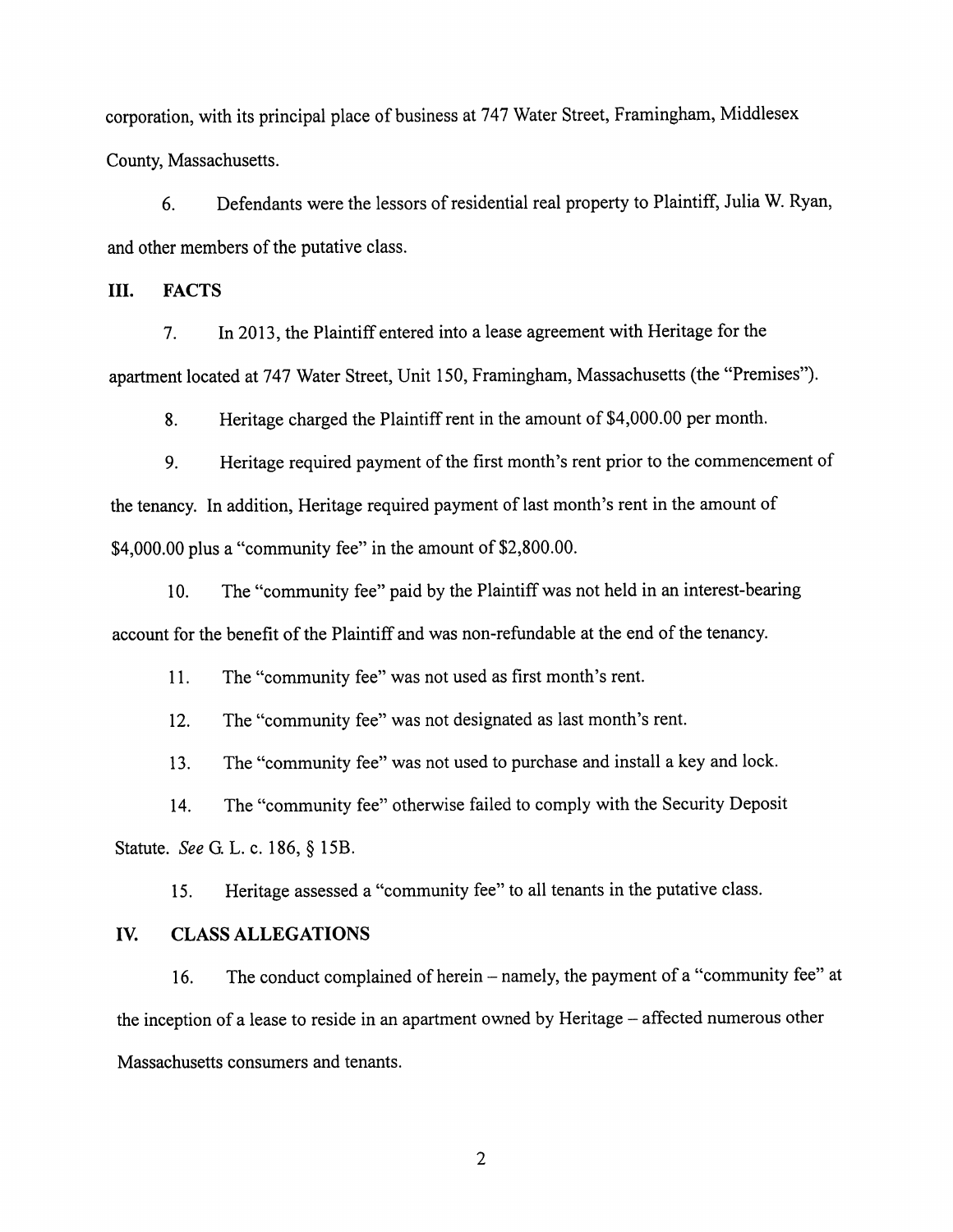17. Accordingly, Plaintiff brings this action on behalf of a class of all other persons similarly situated, pursuant to MASS. R. CIV. P. 23.

18. Theclass consists of any tenant who paid to Heritage a "community fee" at the inception of any tenancy with Heritage (the "Class").<sup>1</sup>

19. There are questions of law and fact common to the Class, of which common issues predominate over any issues peculiar to individual class members. The principal common questions include:

- a) whether the "community fees" required by Heritage violate the Security Deposit Statute, G. L. c. 186, § 15B;
- b) whether Heritage's actions constitute violations of G .L. c. 93A;
- c) whether Heritage's actions are unfair and deceptive in violation of G. L. c. 93A;
- d) the appropriate amount of damages and other reliefto be granted to Plaintiff and the Class; and
- e) whether the Heritage's actions were willful and knowing violations of G. L. c. 93A.

20. The only individual questions concern the identification of Class members and the computation of relief to be afforded each Class member, and can be determined by a ministerial examination of the relevant files.

21. Notice can be provided to the class by various means of communication.

22. Plaintiff's claims are typical of the claims of Class members. All are based on the same legal and remedial theories.

23. Plaintiff will fairly and adequately protect the interests of all Class members in the prosecution of this action and in the administration of all matters relating to claims stated herein. Plaintiff is similarly situated with, and has suffered similar injuries as, the Class

 $<sup>1</sup>$  Plaintiff reserves the right to amend the class definition based on facts gleaned during discovery.</sup>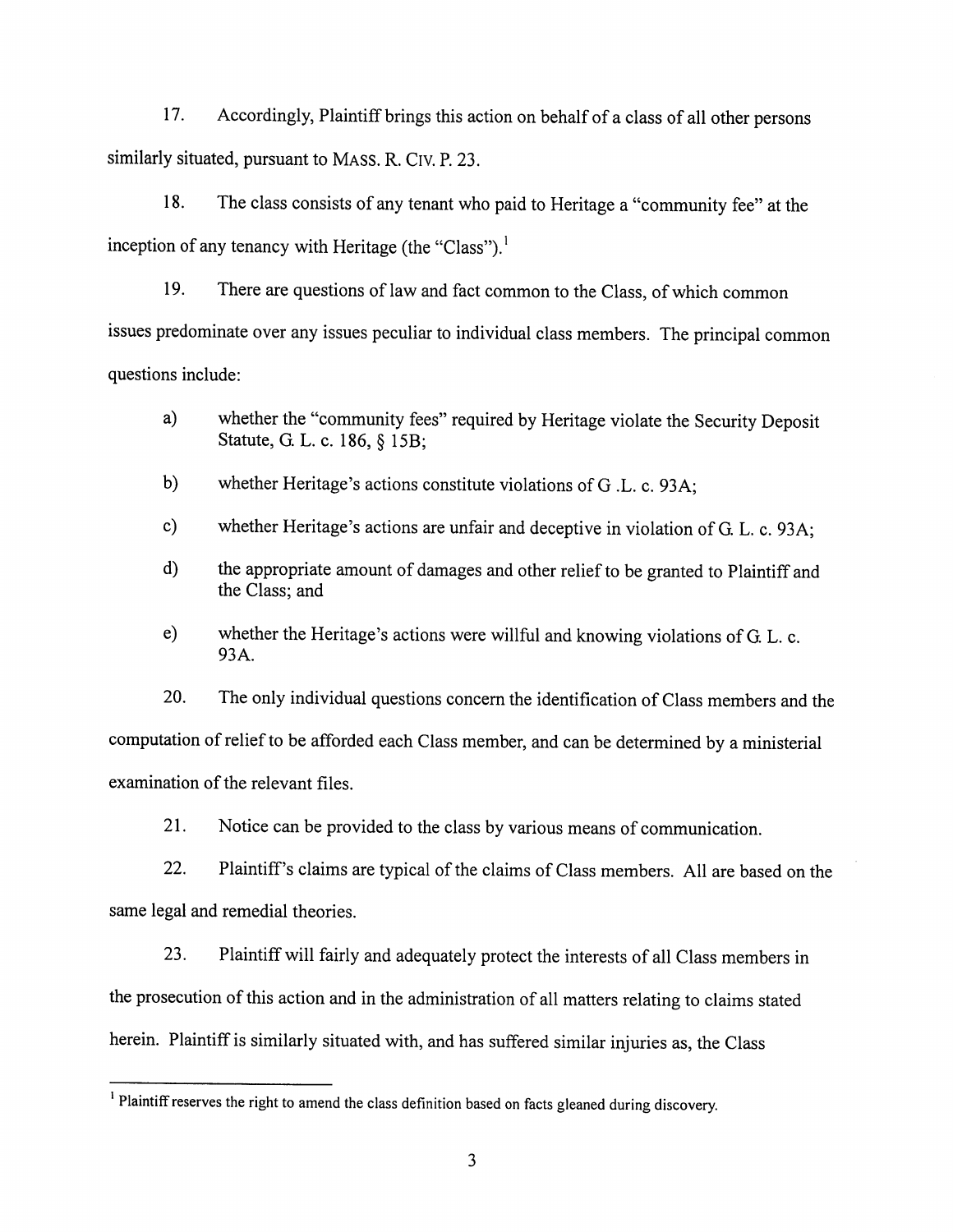members he seeks to represent. Plaintiff has retained counsel experienced in handling Class action lawsuits involving unfair business practices and the Security Deposit Statute. Neither the named Plaintiff nor his counsel has any interest that might cause them not to vigorously pursue this action.

24. A class action is superior to other available methods for the fair and efficient adjudication of this controversy, in that:

- a) the losses suffered by the Class members are such that prosecution ofindividual actions is impractical or economically unfeasible;
- b) by contrast, the illegal profits obtained by Heritage as a result of the unlawful practices are substantial;
- c) the forms of proof required are such that prosecution of individual actions is impractical or economically unfeasible;
- d) in the absence of the class action device, Plaintiff and Class members would be left without an adequate remedy for the wrongful acts alleged as individual damages are minimal;
- e) the prosecution of separate lawsuits by individual Class members could create the risk of inconsistent adjudications with respect to individual Class members, which would establish incompatible standards of conduct for Heritage, making concentration of the litigation concerning this matter in this Court desirable;
- f) the claims of the representative Plaintiff are typical of the claims of the Class; and
- g) no unusual difficulties are likely to be encountered in the management of this action as a class action.
- 25. The Class is so numerous as to make it impracticable to join all members of the

Class as Plaintiffs.

# V. CAUSES OF ACTION

## COUNT ONE

# Violations ofthe Massachusetts Security Deposit Statute G. L. c. 186, § 15B

26. Plaintiff adopts and realleges the previous paragraphs as if fully restated herein.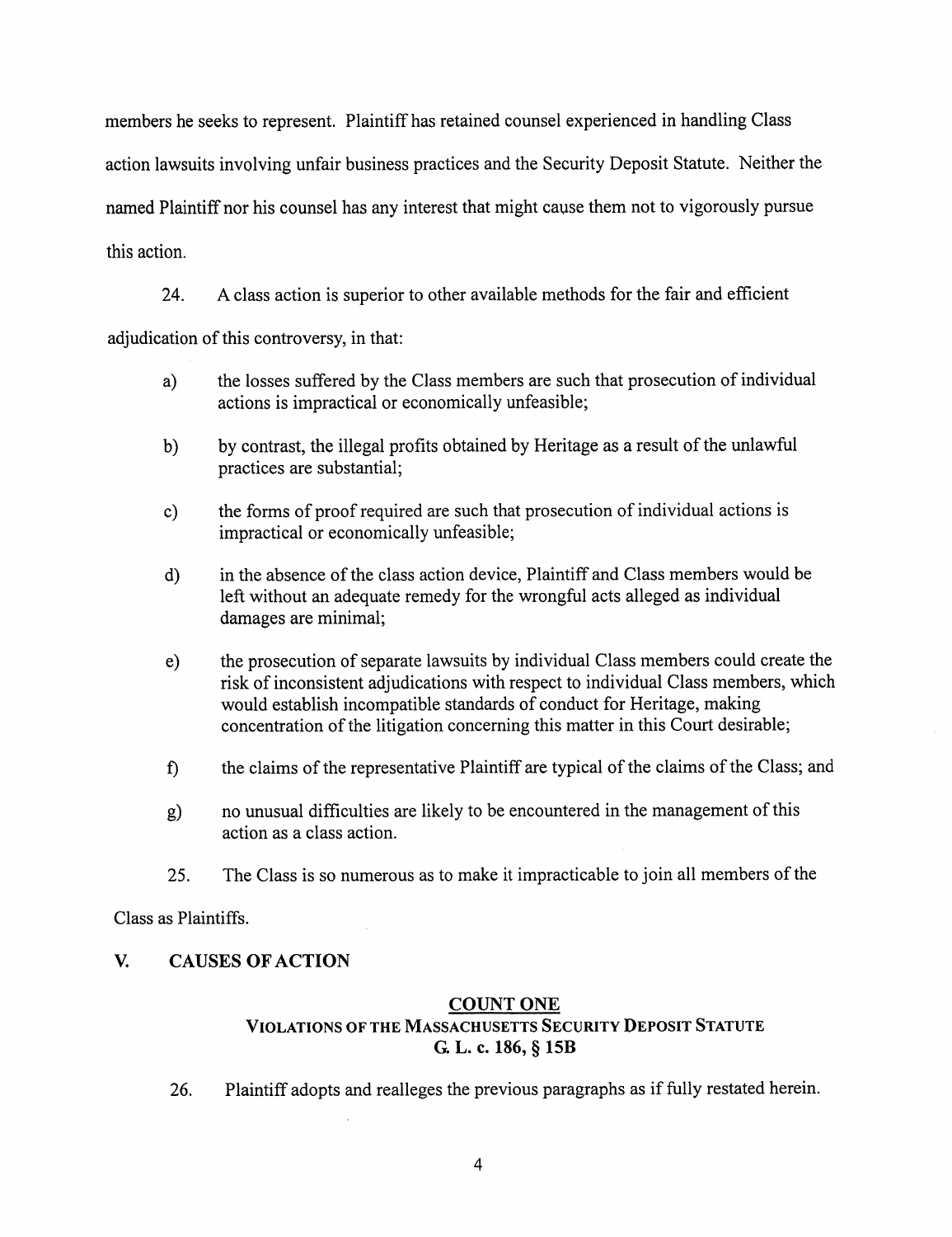27. The payments of so-called "Community Fees" violate the express and unambiguous terms of the Massachusetts Security Deposit Statute by, among other reasons: (a) the funds were not held in an interest-bearing account for the benefit of the Plaintiff and the Class; (b) the funds were not refundable to the Plaintiff and Members ofthe Class at the end of the tenancy; (c) the Plaintiff and Members of the Class were not provided with properstatements of conditions; (d) the funds were not designated as first month's rent, last month's rent, or used to purchase and install a key and lock.

28. The Plaintiff and members of the Class have incurred financial damage as a result of the violations of the Security Deposit Statute as set forth herein.

29. Accordingly, the Plaintiff and members of the Class are entitled to treble damages, attorneys' fees and costs.

#### COUNT TWO

# Violations ofthe Massachusetts Consumer Protection Act G. L. c. 93A, §§ 1, et seq.

30. Plaintiff adopts and realleges the previous paragraphs as if fully restated herein.

31. The above-enumerated acts and practices, including the violations of the Security Deposit Statute set forth above, constitute per se violations of the Massachusetts Consumer Protection Act.

32. Heritage's attempt to circumvent the Security Deposit Statute is unfair and deceptive conduct prohibited by the Consumer Protection Act.

33. As a result of the unfair and deceptive conduct set forth herein, Plaintiff and members of the Class have been damaged in an amount to be determined at trial.

34. Heritage performed the actions described herein willfully and knowingly within the meaning of G. L. c. 93A, § 9.

5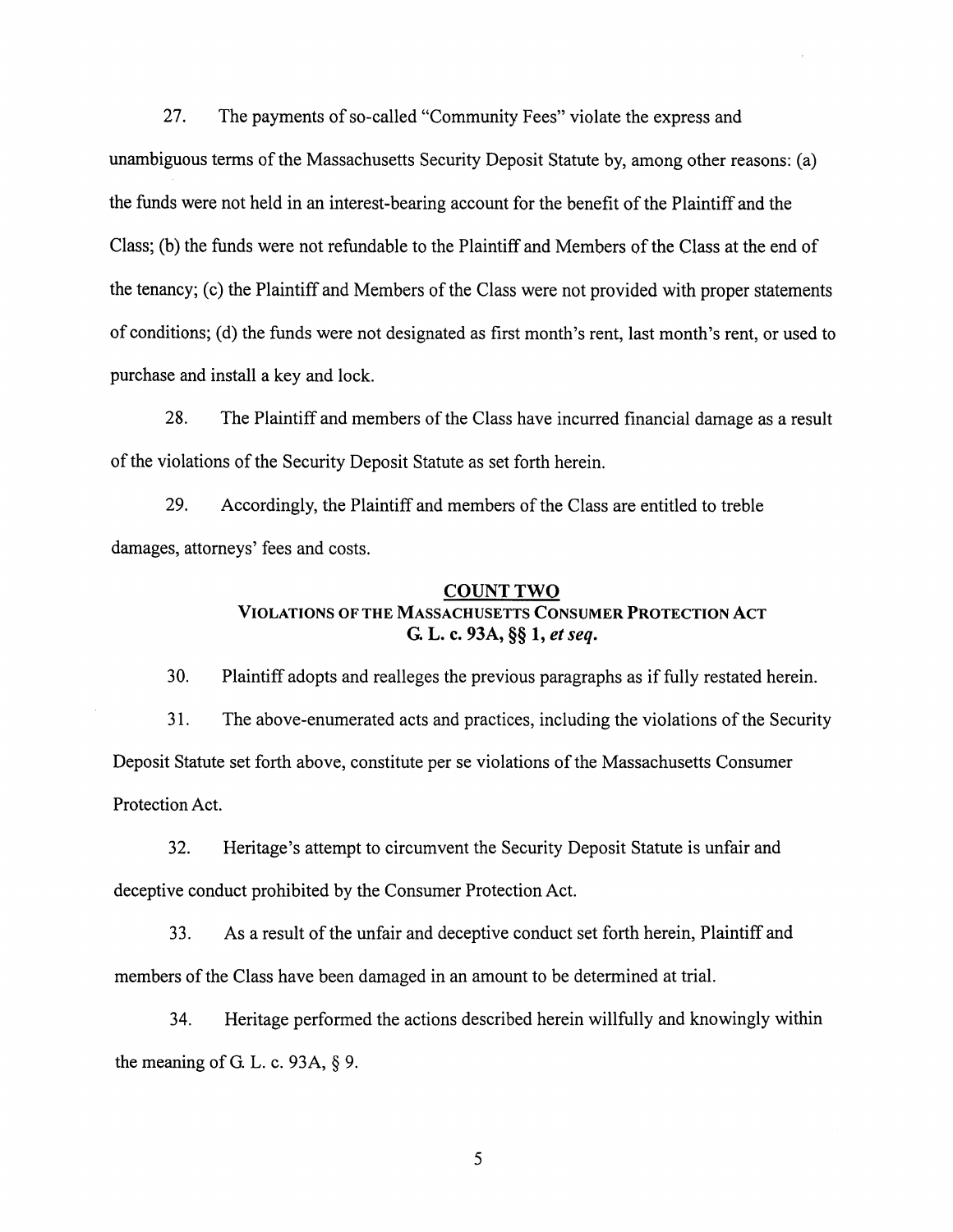35. On May 13, 2016, the Plaintiff served a demand letter upon Heritage in accordancewith G. L. c. 93A, § 9.

36. Heritage failed to tender a reasonable offer of settlement.

## COUNT THREE INJUNCTIVE RELIEF

- 37. Plaintiffadopts and realleges the previous paragraphs as if fully restated herein.
- 38. Plaintiff and the Class seek injunctive relief enjoining Heritage's unfair and

deceptive conduct in violation of the Security Deposit Statute, as alleged herein.

# VI. PRAYER FOR RELIEF

WHEREFORE, Plaintiff respectfully requests that this Honorable Court:

- A. Enter an Order certifying the Class as requested herein;
- B. Award damages, in the amount to be proven at trial;
- C. Award treble and other punitive damages;
- D. Award costs of this action;
- E. Award attorneys' fees and expenses;
- F. Enter an Order enjoining Heritage from continuing to engage in the unlawful conduct alleged herein; and
- G. Grant any other relief this Court deems just and proper.

## VIL JURY DEMAND

Plaintiff and the putative Class demand a trial by jury on all claims so triable.